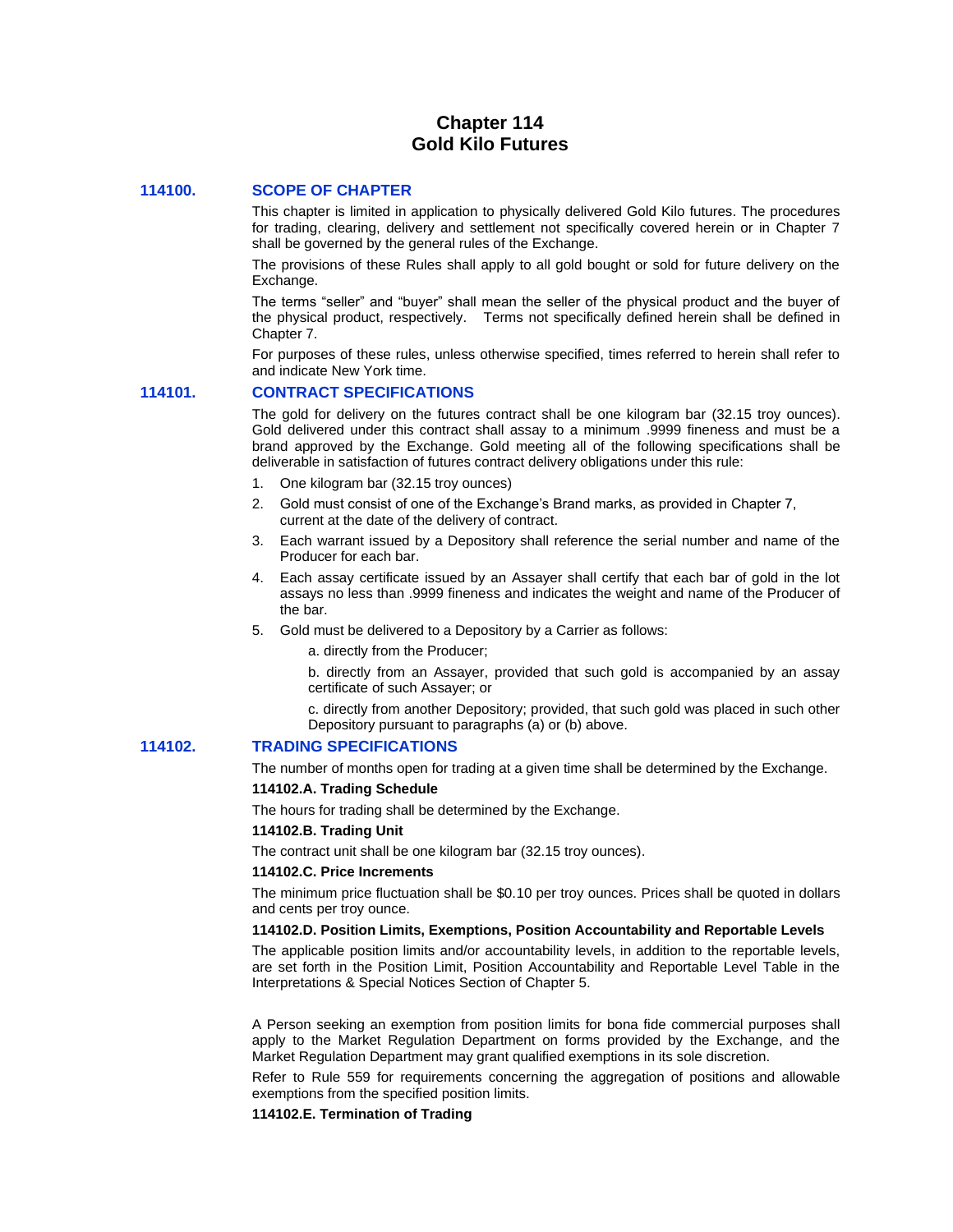No trades in Gold Kilo futures deliverable in the current month shall be made after the third Business Day preceding the delivery day. The delivery day is the third Wednesday of the delivery month. For purposes of this rule, a "Business Day" shall be defined as a common U.S. and Hong Kong Business Day. Business Days are based on U.S. and Hong Kong public holiday calendars.

- Any contracts remaining open after the last trade date must be either:
- (a) Settled by delivery which shall take place on the third Wednesday of the contract month.
- (b) Liquidated by means of a bona fide Exchange for Related Position ("EFRP") pursuant to Rule 538. An EFRP is permitted in an expired futures contract until 12:00 p.m. on the Business Day following termination of trading in the expired futures contract. An EFRP which establishes a futures position for either the buyer or the seller in an expired futures contract shall not be permitted following the termination of trading of an expired futures contract.

#### **114102.F. Special Price Fluctuation Limits**

At the commencement of each trading day, the contract shall be subject to special fluctuation limits as set forth in Rule 589 and in the Special Price Fluctuation Limits Table in the Interpretations & Special Notices Section of Chapter 5.

## **114103. DELIVERY PROCEDURES**

For purposes of this rule, a "Business Day" shall be defined as a common U.S. and Hong Kong Business Day. Business Days are based on U.S. and Hong Kong public holiday calendars.

A short clearing member may only commence the delivery procedures as detailed below with respect to a Warrant that has been registered into the electronic delivery system. The delivery procedures for Gold Kilo futures are as follows:

#### **114103.A**. **Location of Delivery of Gold Kilo**

1. Delivery of Gold Kilo futures shall be made from the short clearing member's choice of a Facility.

2. All duties, entitlements, taxes, fees and other charges imposed prior to delivery on or in respect to Gold Kilo shall be paid by the short clearing member. Delivery shall be made in accordance with applicable Federal, State and local laws.

#### **114103.B. Notice of Intention to Deliver**

The intent day shall be two Business Days prior to the delivery day.

1. Where Gold Kilo futures is sold for delivery in a specified month, delivery of such gold kilo shall be made by the seller on the third Wednesday of the contract month. If the third Wednesday of the contract month is not a common U.S. and Hong Kong Business Day, the delivery day shall be the following common Business Day.

A seller obligated or desiring to make delivery of gold kilo shall provide the Clearing House with a delivery notice in the form and manner specified by the Clearing House.

Where a clearing member has an interest both long and short for accounts on its own books, it must tender to the Clearing House such notices of intention to deliver as it receives from its accounts that are short. No office deliveries may be made by clearing members.

A notice of intention to deliver must be delivered to the Clearing House by 1:00 p.m. on the intent day. The Clearing House shall, on the same day, assign the deliveries to eligible buyers.

Upon determining the buyers obligated to accept deliveries tendered by issuers of delivery notices, the Clearing House shall promptly furnish to each issuer the names of the buyers obligated to accept delivery for which a notice was submitted and shall also inform the issuer of the number of contracts for which each buyer is obligated.

2. The notice of intention to deliver is not transferable.

## **114103.C. Notice Day**

The notice day will be one Business Day prior to the delivery day.

The notice day shall be the day on which an assignment notification is issued by the Clearing House to the long clearing member and the short clearing member.

The assignment notification shall specify the parties matched for delivery and the number of contracts to be delivered. The invoice shall specify the Brand, the Warrant number, the weight, the Facility in which the gold kilo is stored, the name of the short clearing member, the name of the long clearing member, and the price of the gold kilo for each corresponding Warrant.